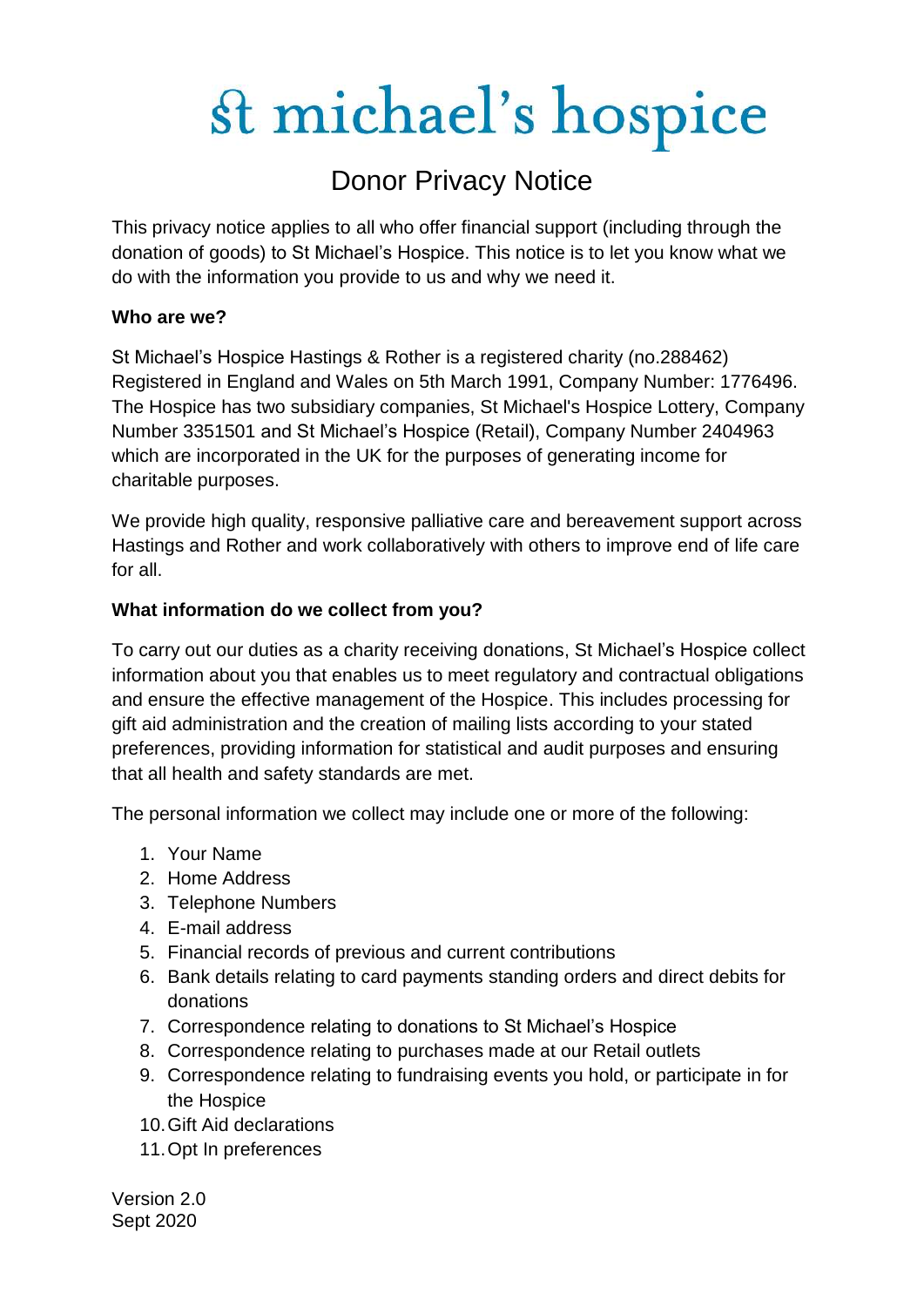If you use our website to access further information about the Hospice, please see our website Privacy Notice. It can be found at [http://stmichaelshospice.com/privacy](http://stmichaelshospice.com/privacy-notice)[notice](http://stmichaelshospice.com/privacy-notice)

### **How do we use the information we collect about you?**

We use your personal data for a number of purposes including the following:

- To prepare thank you letters / emails to acknowledge safe receipt of all donations unless notified otherwise
- To prepare and submit Gift Aid claims to HMRC
- Mailing relevant information to you based on your stated preferences
- To arrange the collecting and delivering of items at your request
- If you have attended a live event, contact details will be kept in line with government guidance and the requirements of the NHS Test and Trace scheme.

Under the Data Protection Act 2018 we are permitted to process your information for one or more of the following reasons:

- you have provided consent
- it is necessary for us to be legally compliant
- to fulfil your contractual obligations
- there is a legitimate interest to do so (e.g. in our role as an employer)

The Hospice will carry out a Legitimate Interest Assessment (LIA) for cases where legitimate interest is being used as a basis for processing information.

We will never share or sell your information to third parties for marketing purposes or for any unjustifiable reason.

We will provide your information to authorised parties as appropriate, e.g. HMRC, Gambling Commission, Company Auditors, only with the information they need to deliver the relevant service. In addition, if there is a legitimate business interest we will share appropriate information within the organisation.

#### **How do we protect your information?**

We don't keep your information for longer than is necessary for the purposes for which it is processed. This is in accordance with our Data Protection policy which adheres to the Data Protection Act 2018.

We have IT systems that we use to keep your information safe and secure. Where this information is on a database that is not hosted by the Hospice, we have service contracts with providers that give assurance of compliance with the relevant legislation and standards for data security. Externally hosted databases and platforms are subject to EU General Data Protection Regulations, adequacy

Version 2.0 Sept 2020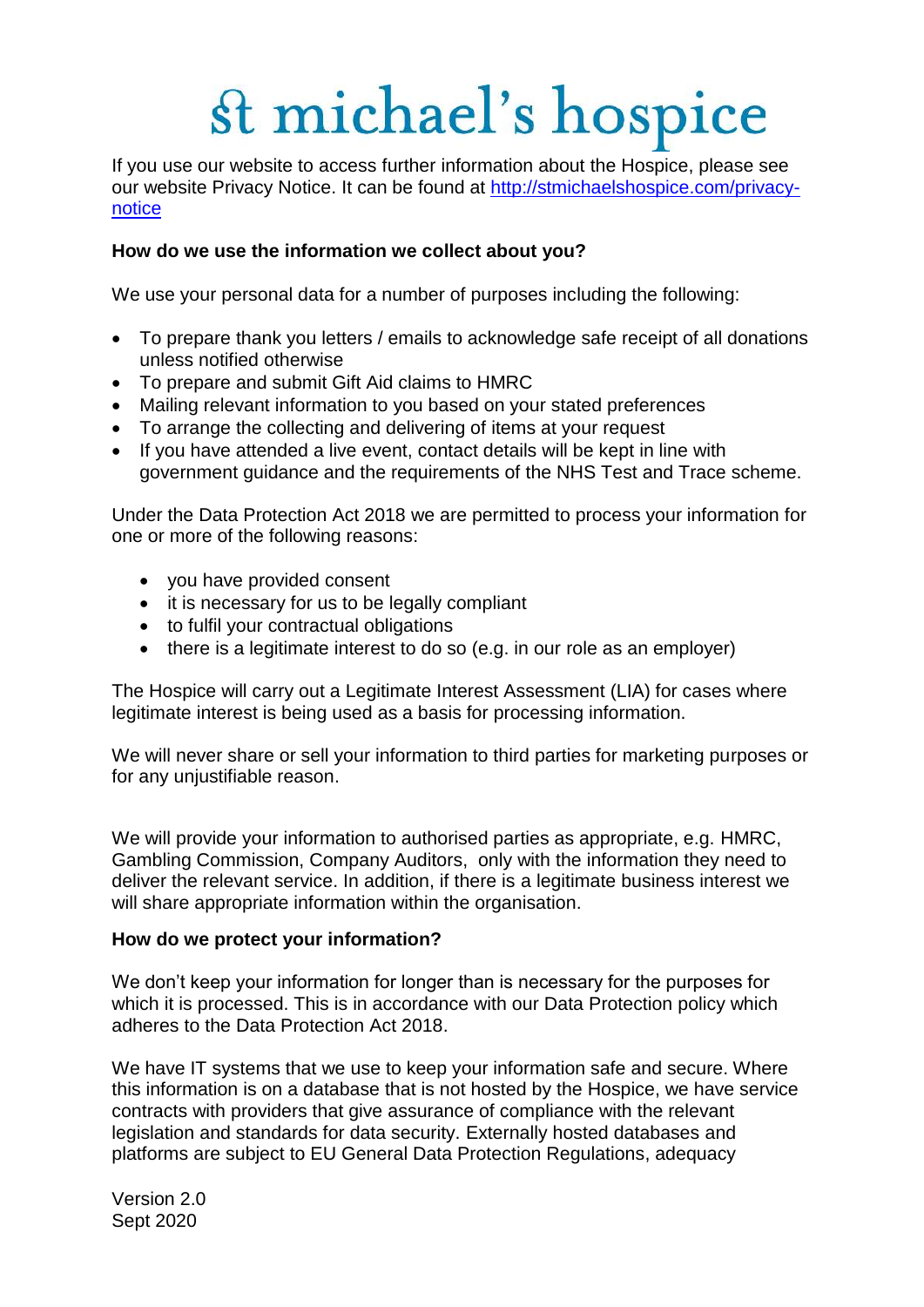decisions or standard contractual clauses, for non-EU countries. Data Processors used by the Hospice that are either based outside the EU or UK, or who have subprocessors based outside the EU/UK, include:

- Stripe Payments Europe, Ltd sub-processors based in the United States
- Eventbrite data stored in United States.

Where your information is not kept electronically we have security measures, policies and an audit process in place to ensure your information remains secure, not retained or processed unless there is a documented justifiable reason and is only shared on a "needs to know" basis.

### **How long do we keep your information?**

The length of time that we will retain your information will vary depending on the nature of the record. Our Data Protection policy specifies the length of retention period for specific information and this is determined either by statutory guidance or best practice. A copy of our Data Protection policy can be requested by sending an email to [DPO@stmichaelshospice.com](mailto:DPO@stmichaelshospice.com)

### **What are your rights over your information that you have provided to us?**

Under the Data Protection Act 2018, you have the right to:

- Access your personal data by making a Subject Access Request
- Request rectification, erasure or to restrict your data
- Right to object to the processing of your data
- Data portability-right to request transfer of data
- Make a complaint to the organisation that processes your information (St Michael's Hospice) or the Information Commissioners Office (ICO).

All requests will be considered and complied with in line with ICO guidance.

We want to make sure that your personal information is accurate and up to date.

Please let us know if your details change by contacting:

#### **Director of Income Generation**

St Michael's Hospice 25 Upper Maze Hill St Leonards on sea East Sussex TN38 0LB e-mail: fundraising@stmichaelshospice.com Tel: 01424 456379